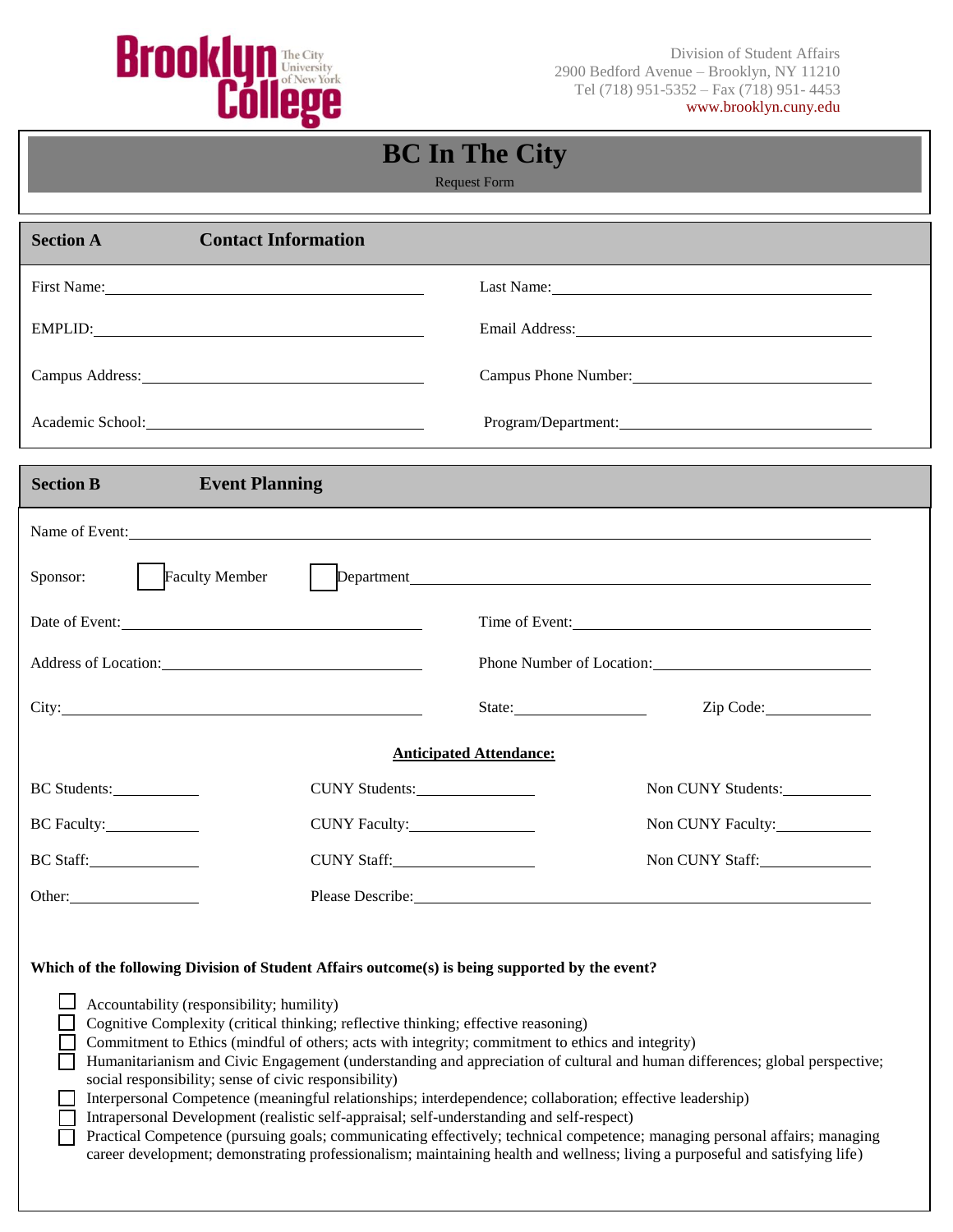

| <b>Budget Details</b><br><b>Section C</b>                                                                                                                                                                                                                                      |                                                |                        |  |  |
|--------------------------------------------------------------------------------------------------------------------------------------------------------------------------------------------------------------------------------------------------------------------------------|------------------------------------------------|------------------------|--|--|
| A comprehensive budget should be listed below. Please include any additional financial commitments or sponsorships that have been awarded<br>for this initiative. Please attach proof of estimated expenses. A separate sheet with the detailed expenses may also be attached. |                                                |                        |  |  |
|                                                                                                                                                                                                                                                                                | Estimated Total Cost:<br><u>External Cost:</u> |                        |  |  |
| <b>Description of Item</b>                                                                                                                                                                                                                                                     | <b>Estimated Cost</b>                          | <b>Source of Funds</b> |  |  |
|                                                                                                                                                                                                                                                                                |                                                |                        |  |  |
|                                                                                                                                                                                                                                                                                |                                                |                        |  |  |
|                                                                                                                                                                                                                                                                                |                                                |                        |  |  |
|                                                                                                                                                                                                                                                                                |                                                |                        |  |  |
|                                                                                                                                                                                                                                                                                |                                                |                        |  |  |
|                                                                                                                                                                                                                                                                                |                                                |                        |  |  |
|                                                                                                                                                                                                                                                                                |                                                |                        |  |  |
|                                                                                                                                                                                                                                                                                |                                                |                        |  |  |
|                                                                                                                                                                                                                                                                                |                                                |                        |  |  |
|                                                                                                                                                                                                                                                                                |                                                |                        |  |  |
|                                                                                                                                                                                                                                                                                |                                                |                        |  |  |
| Other than funding support, what other types of support are you requesting from Student Affairs?                                                                                                                                                                               |                                                |                        |  |  |
|                                                                                                                                                                                                                                                                                |                                                |                        |  |  |
|                                                                                                                                                                                                                                                                                |                                                |                        |  |  |
|                                                                                                                                                                                                                                                                                |                                                |                        |  |  |
|                                                                                                                                                                                                                                                                                |                                                |                        |  |  |
|                                                                                                                                                                                                                                                                                |                                                |                        |  |  |
|                                                                                                                                                                                                                                                                                |                                                |                        |  |  |
| <b>Bus Trip</b><br><b>Section D</b>                                                                                                                                                                                                                                            |                                                |                        |  |  |
| Is this a bus trip? (If yes, please complete this section.)                                                                                                                                                                                                                    | Yes<br>N <sub>0</sub>                          |                        |  |  |
| Please list date and time of departure from Brooklyn College:                                                                                                                                                                                                                  |                                                |                        |  |  |
| Please list date and time you want to leave the location to return to campus:                                                                                                                                                                                                  |                                                |                        |  |  |
|                                                                                                                                                                                                                                                                                |                                                |                        |  |  |

Name of Contact for Trip:

Cell Phone Number of Trip Contact *(who will be on the bus trip)*: